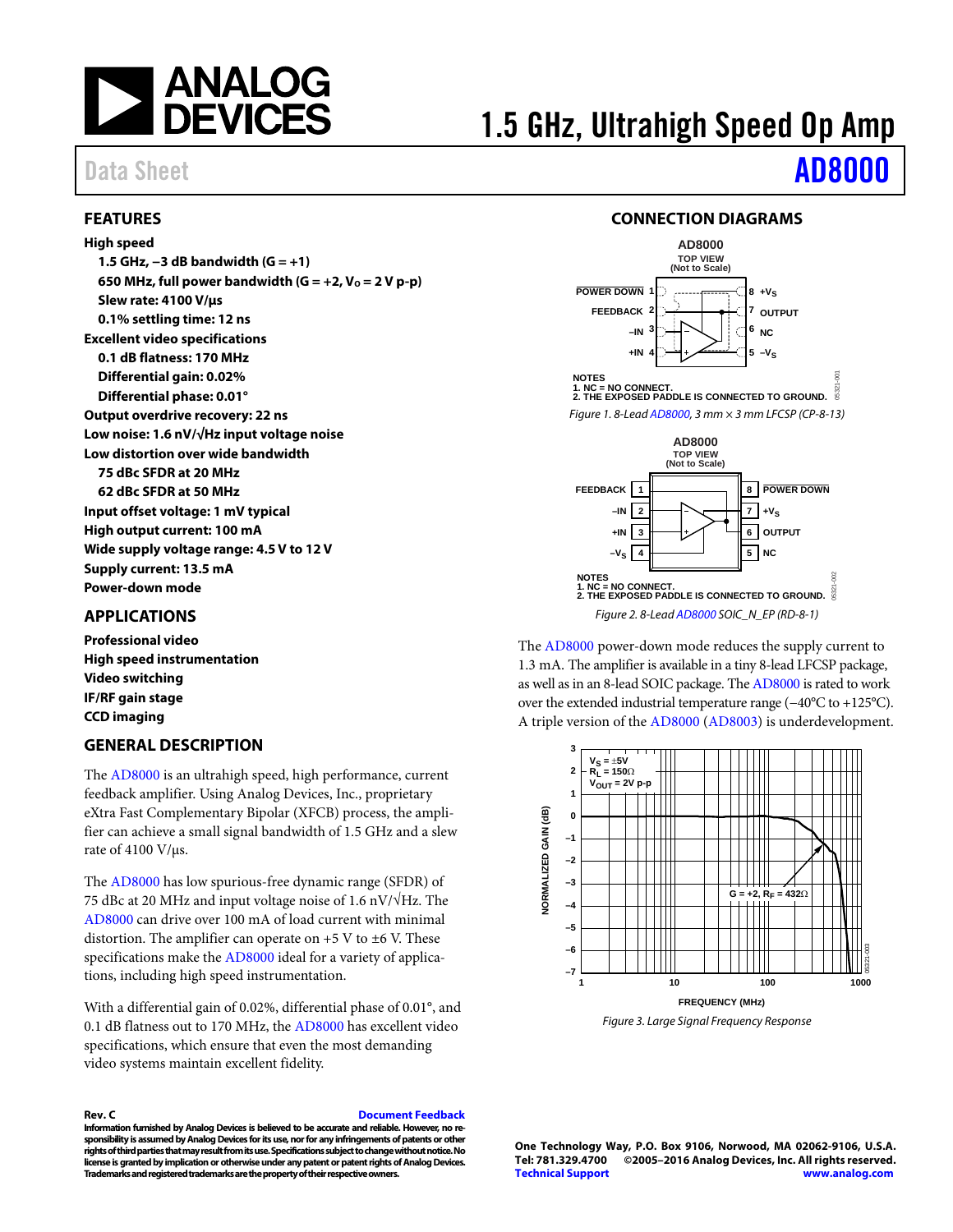## **TABLE OF CONTENTS**

## <span id="page-1-0"></span>**REVISION HISTORY**

### $5/16$ —Rev. B to Rev. C

### $3/13$ -Rev. A to Rev. B

### 3/10-Rev. 0 to Rev. A

## 1/05-Rev. 0: Initial Version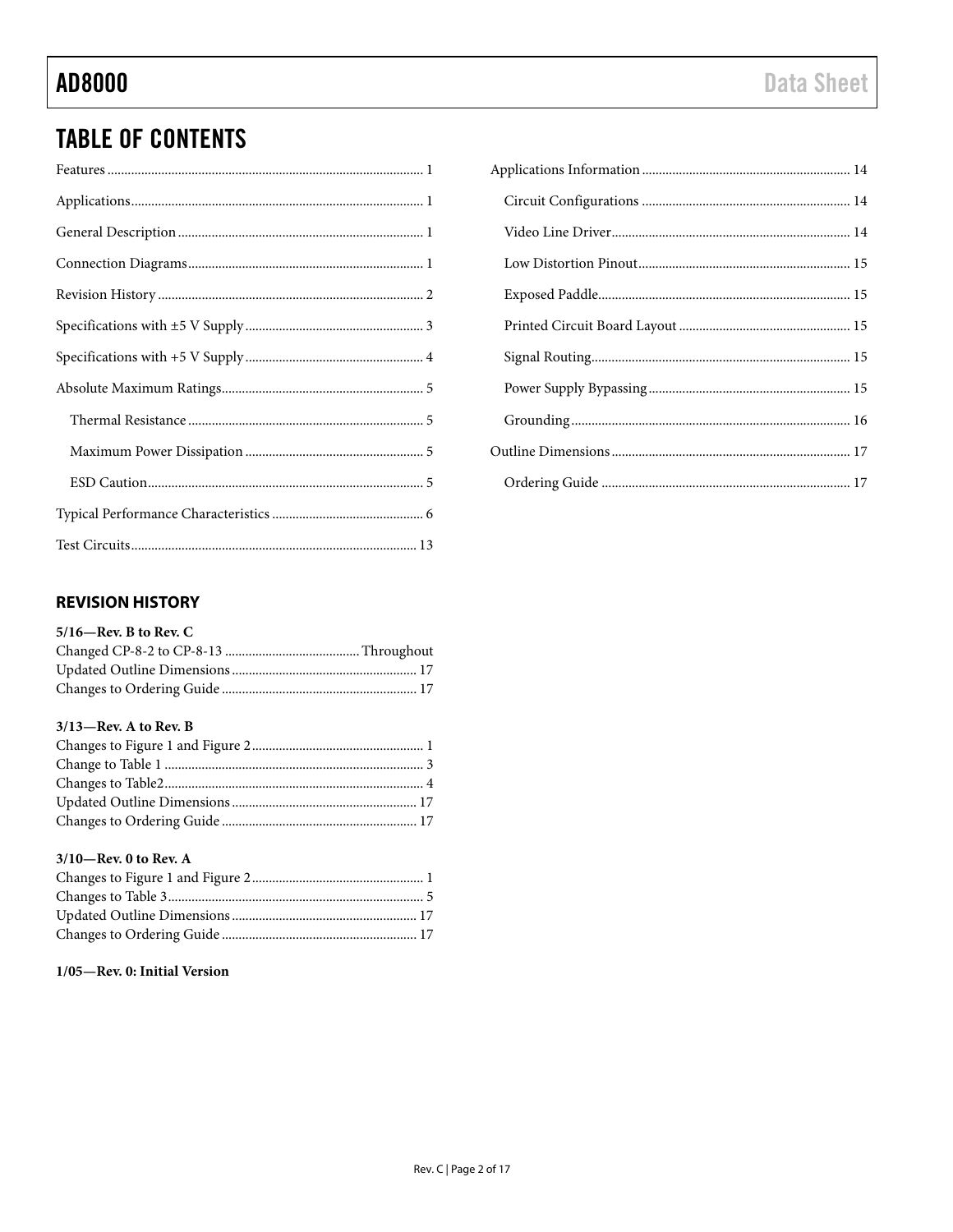## <span id="page-2-0"></span>SPECIFICATIONS WITH ±5 V SUPPLY

At T<sub>A</sub> = 25°C, V<sub>S</sub> = ±5 V, R<sub>L</sub> = 150 Ω, Gain = +2, R<sub>F</sub> = R<sub>G</sub> = 432 Ω, unless otherwise noted. Connect the exposed paddle to ground.

| Table 1.                                                       |                                                            |           |                  |        |               |
|----------------------------------------------------------------|------------------------------------------------------------|-----------|------------------|--------|---------------|
| <b>Parameter</b>                                               | <b>Test Conditions/Comments</b>                            | Min       | <b>Typ</b>       | Max    | <b>Unit</b>   |
| <b>DYNAMIC PERFORMANCE</b>                                     |                                                            |           |                  |        |               |
| -3 dB Bandwidth                                                | $G = +1$ , $V_0 = 0.2 V$ p-p, SOIC/LFCSP                   |           | 1580/1350        |        | MHz           |
|                                                                | $G = +2$ , $V_0 = 2 V p-p$ , SOIC/LFCSP                    |           | 650/610          |        | <b>MHz</b>    |
| Bandwidth for 0.1 dB Flatness                                  | $V_0 = 2 V p-p$ , SOIC/LFCSP                               |           | 190/170          |        | MHz           |
| <b>Slew Rate</b>                                               | $G = +2, V_0 = 4 V$ step                                   |           | 4100             |        | $V/\mu s$     |
| Settling Time to 0.1%                                          | $G = +2$ , $V_0 = 2 V$ step                                |           | 12               |        | ns            |
| NOISE/HARMONIC PERFORMANCE                                     |                                                            |           |                  |        |               |
| Second/Third Harmonic                                          | $V_0 = 2 V p-p$ , $f = 5 MHz$ , LFCSP only                 |           | 86/89            |        | dBc           |
| Second/Third Harmonic                                          | $V_0 = 2 V p-p$ , $f = 20 MHz$ , LFCSP only                |           | 75/79            |        | dBc           |
| Input Voltage Noise                                            | $f = 100$ kHz                                              |           | 1.6              |        | nV/√Hz        |
| <b>Input Current Noise</b>                                     | $f = 100$ kHz, $-IN$                                       |           | 26               |        | pA/√Hz        |
|                                                                | $f = 100$ kHz, $+IN$                                       |           | 3.4              |        | pA/√Hz        |
| <b>Differential Gain Error</b>                                 | NTSC, $G = +2$                                             |           | 0.02             |        | $\frac{0}{0}$ |
| <b>Differential Phase Error</b>                                | NTSC, $G = +2$                                             |           | 0.01             |        | Degree        |
| DC PERFORMANCE                                                 |                                                            |           |                  |        |               |
| Input Offset Voltage                                           |                                                            |           | 1                | 10     | mV            |
| Input Offset Voltage Drift                                     |                                                            |           | 11               |        | µV/°C         |
| Input Bias Current (Enabled)                                   | $+$ <sub>B</sub>                                           |           | $-5$             | $+4$   | μA            |
|                                                                | $- I_B$                                                    |           | $-3$             | $+45$  | μA            |
| Transimpedance                                                 |                                                            | 570       | 890              | 1600   | kΩ            |
| <b>INPUT CHARACTERISTICS</b>                                   |                                                            |           |                  |        |               |
| Noninverting Input Impedance                                   |                                                            |           | 2/3.6            |        | $M\Omega$ /pF |
| Input Common-Mode Voltage Range                                |                                                            |           | $-3.5$ to $+3.5$ |        | $\vee$        |
| Common-Mode Rejection Ratio                                    | $V_{CM} = \pm 2.5 V$                                       | $-52$     | $-54$            | $-56$  | dB            |
| <b>Overdrive Recovery</b>                                      | $G = +1$ , $f = 1$ MHz, triangle wave                      |           | 30               |        | ns            |
| POWER DOWN PIN                                                 |                                                            |           |                  |        |               |
| Power-Down Input Voltage                                       | Power-down                                                 |           | $< +Vs - 3.1$    |        | V             |
|                                                                | Enabled                                                    |           | $> +V_s - 1.9$   |        | v             |
| Turn-Off Time                                                  | 50% of power-down voltage to                               |           | 150              |        | ns            |
|                                                                | 10% of $V_{\text{OUT}}$ final, $V_{\text{IN}} = 0.3 V$ p-p |           |                  |        |               |
| Turn-On Time                                                   | 50% of power-down voltage to                               | 300       |                  |        | ns            |
|                                                                | 90% of $V_{\text{OUT}}$ final, $V_{\text{IN}} = 0.3 V$ p-p |           |                  |        |               |
| Input Bias Current                                             |                                                            |           |                  |        |               |
| Enabled                                                        |                                                            | $-1.1$    | $+0.17$          | $+1.4$ | μA            |
| Power-Down                                                     |                                                            | $-300$    | $-235$           | $-160$ | $\mu A$       |
| <b>OUTPUT CHARACTERISTICS</b>                                  |                                                            |           |                  |        |               |
| <b>Output Voltage Swing</b>                                    | $R_L = 100 \Omega$                                         | ±3.7      | ±3.9             |        | V             |
| <b>Output Voltage Swing</b>                                    | $R_L = 1 k\Omega$                                          | ±3.9      | ±4.1             |        | V             |
| Linear Output Current<br>$V_0 = 2 V p-p$ , second HD < -50 dBc |                                                            |           | 100              |        | mA            |
| Overdrive Recovery                                             | $G = +2$ , $f = 1$ MHz, triangle wave                      |           | 45               |        | ns            |
|                                                                | $G = +2$ , $V_{IN} = 2.5 V$ to 0 V step                    |           | 22               |        | ns            |
| POWER SUPPLY                                                   |                                                            |           |                  |        |               |
| <b>Operating Range</b>                                         |                                                            | 4.5       |                  | 12     | ${\sf V}$     |
| Quiescent Current                                              |                                                            | 12.7      | 13.5             | 14.3   | mA            |
| Quiescent Current (Power-Down)                                 |                                                            | 1.1       | 1.3              | 1.65   | mA            |
| Power Supply Rejection Ratio                                   | -PSRR/+PSRR                                                | $-56/-61$ | $-59/-63$        |        | dB            |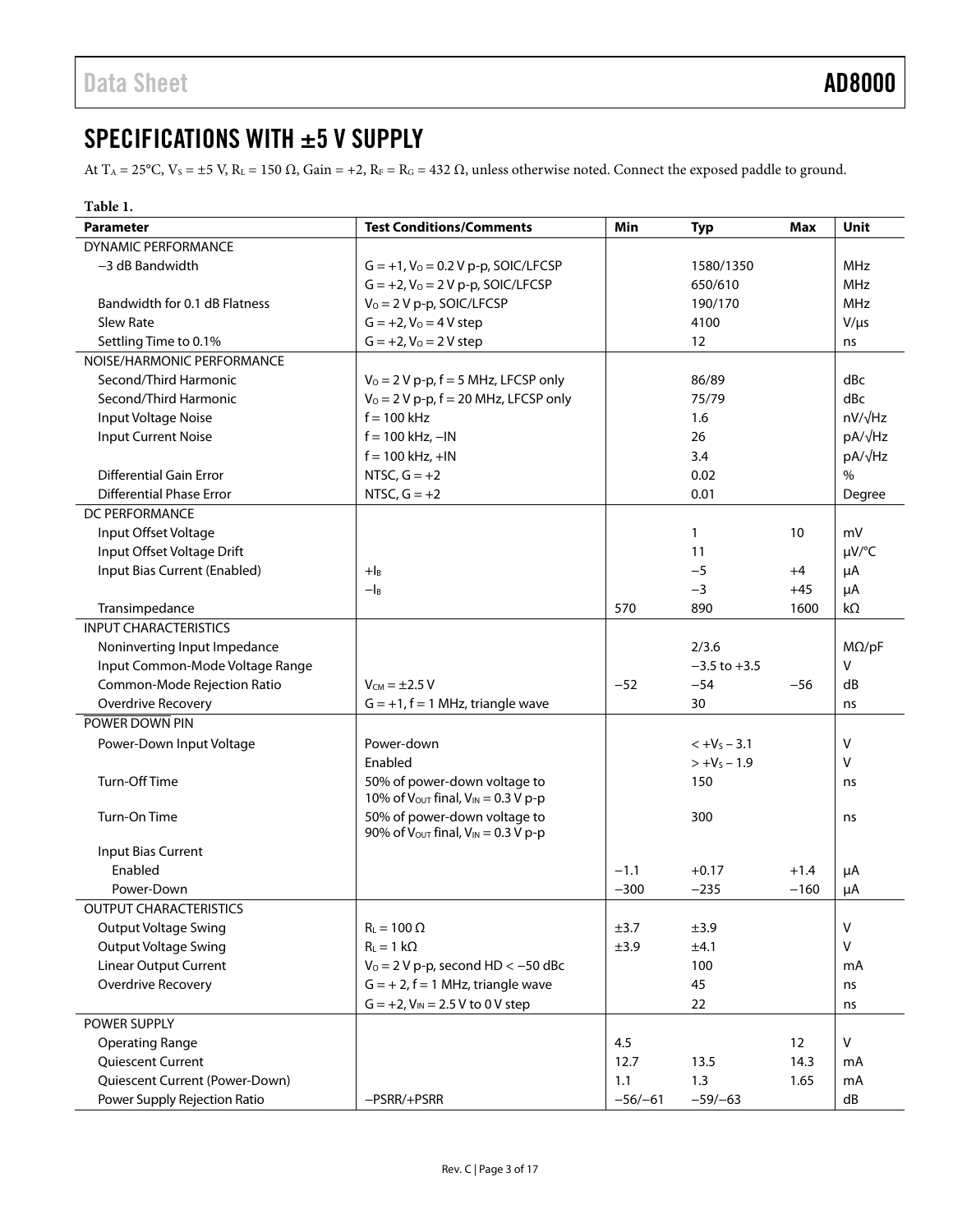## <span id="page-3-0"></span>SPECIFICATIONS WITH +5 V SUPPLY

At T<sub>A</sub> = 25°C, V<sub>S</sub> = 5 V, R<sub>L</sub> = 150  $\Omega$ , Gain = +2, R<sub>F</sub> = R<sub>G</sub> = 432  $\Omega$ , unless otherwise noted. Connect the exposed paddle to ground.

| Min<br><b>Parameter</b><br><b>Test Conditions/Comments</b><br><b>Max</b><br><b>Unit</b><br><b>Typ</b><br><b>DYNAMIC PERFORMANCE</b> |  |
|-------------------------------------------------------------------------------------------------------------------------------------|--|
|                                                                                                                                     |  |
|                                                                                                                                     |  |
| <b>MHz</b><br>-3 dB Bandwidth<br>$G = +1$ , $V_0 = 0.2 V p-p$<br>980                                                                |  |
| $G = +2, V_0 = 2 V p-p$<br><b>MHz</b><br>477                                                                                        |  |
| $G = +10$ , $V_0 = 0.2 V p-p$<br><b>MHz</b><br>328                                                                                  |  |
| $V_0 = 0.2 V p-p$<br><b>MHz</b><br>Bandwidth for 0.1 dB Flatness<br>136                                                             |  |
| $V_0 = 2 V p - p$<br><b>MHz</b><br>136                                                                                              |  |
| Slew Rate<br>$G = +2, V_0 = 2 V$ step<br>2700<br>$V/\mu s$                                                                          |  |
| Settling Time to 0.1%<br>$G = +2, V_0 = 2 V$ step<br>16<br>ns                                                                       |  |
| NOISE/HARMONIC PERFORMANCE                                                                                                          |  |
| dBc<br>Second/Third Harmonic<br>$V_0 = 2 V p-p$ , 5 MHz, LFCSP only<br>71/71                                                        |  |
| Second/Third Harmonic<br>$V_0 = 2 V p-p$ , 20 MHz, LFCSP only<br>dBc<br>60/62                                                       |  |
| $nV/\sqrt{Hz}$<br>$f = 100$ kHz<br>Input Voltage Noise<br>1.6                                                                       |  |
| <b>Input Current Noise</b><br>$f = 100$ kHz, $-IN$<br>pA/√Hz<br>26                                                                  |  |
| pA/√Hz<br>$f = 100$ kHz, $+$ IN<br>3.4                                                                                              |  |
| <b>Differential Gain Error</b><br>NTSC, $G = +2$<br>$\frac{0}{0}$<br>0.01                                                           |  |
| NTSC, $G = +2$<br><b>Differential Phase Error</b><br>0.06<br>Degree                                                                 |  |
| <b>DC PERFORMANCE</b>                                                                                                               |  |
| Input Offset Voltage<br>10<br>1.3<br>mV                                                                                             |  |
| Input Offset Voltage Drift<br>µV/°C<br>18                                                                                           |  |
| Input Bias Current (Enabled)<br>$-5$<br>$+$ IB<br>μA<br>$+3$                                                                        |  |
| $-I_B$<br>$-1$<br>$+45$<br>μA                                                                                                       |  |
| Transimpedance<br>440<br>800<br>1500<br>kΩ                                                                                          |  |
| <b>INPUT CHARACTERISTICS</b>                                                                                                        |  |
| Noninverting Input Impedance<br>2/3.6<br>$M\Omega$ /pF                                                                              |  |
| $\vee$<br>Input Common-Mode Voltage Range<br>1.5 to 3.6                                                                             |  |
| Common-Mode Rejection Ratio<br>$V_{CM} = \pm 2.5 V$<br>$-51$<br>$-52$<br>$-54$<br>dB                                                |  |
| 60<br><b>Overdrive Recovery</b><br>$G = +1$ , $f = 1$ MHz, triangle wave<br>ns                                                      |  |
| POWER DOWN PIN                                                                                                                      |  |
| V<br>Power-down                                                                                                                     |  |
| Power-Down Input Voltage<br>$< +VS - 3.1$<br>Enable<br>$> +V_s - 1.9$<br>V                                                          |  |
| Turn-Off Time                                                                                                                       |  |
| 50% of power-down voltage to<br>200<br>ns<br>10% of $V_{\text{OUT}}$ final, $V_{\text{IN}} = 0.3$ V p-p                             |  |
| 50% of power-down voltage to<br>Turn-On Time<br>300<br>ns                                                                           |  |
| 90% of $V_{\text{OUT}}$ final, $V_{\text{IN}} = 0.3 V$ p-p                                                                          |  |
| Input Current                                                                                                                       |  |
| Enabled<br>$-1.1$<br>$+0.17$<br>$+1.4$<br>μA                                                                                        |  |
| $-50$<br>$-40$<br>Power-Down<br>$-30$<br>μA                                                                                         |  |
| <b>OUTPUT CHARACTERISTICS</b>                                                                                                       |  |
| $R_L = 100 \Omega$<br>V<br><b>Output Voltage Swing</b><br>1.1 to 3.9<br>1.05 to 4.1                                                 |  |
| $R_L = 1 k\Omega$<br>$\vee$<br>1 to 4.0<br>0.85 to 4.15                                                                             |  |
| <b>Linear Output Current</b><br>$V_0 = 2 V p-p$ , second HD < -50 dBc<br>70<br>mA                                                   |  |
| $G = +2$ , $f = 100$ kHz, triangle wave<br><b>Overdrive Recovery</b><br>65<br>ns                                                    |  |
| POWER SUPPLY                                                                                                                        |  |
| 4.5<br>V<br><b>Operating Range</b><br>12                                                                                            |  |
| Quiescent Current<br>11<br>12<br>13<br>mA                                                                                           |  |
| Quiescent Current (Power-Down)<br>0.7<br>0.95<br>1.25<br>mA                                                                         |  |
| Power Supply Rejection Ratio<br>-PSRR/+PSRR<br>$-55/-60$<br>dB<br>$-57/-62$                                                         |  |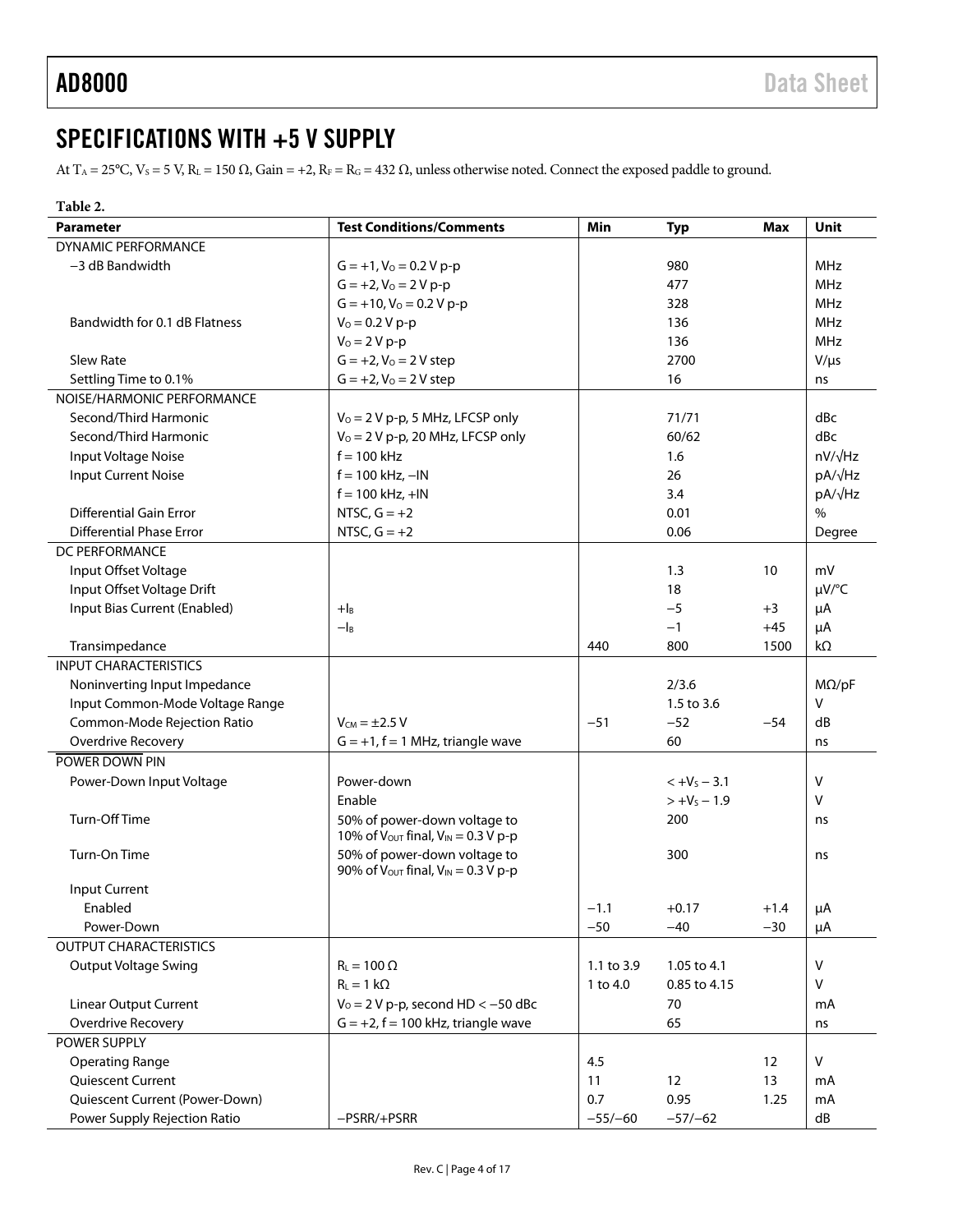## <span id="page-4-0"></span>ABSOLUTE MAXIMUM RATINGS

### **Table 3.**

| <b>Parameter</b>                     | Rating                               |
|--------------------------------------|--------------------------------------|
| Supply Voltage                       | 12.6V                                |
| Power Dissipation                    | See Figure 4                         |
| Common-Mode Input Voltage Range      | $-V_s - 0.7 V$ to $+V_s + 0.7 V$     |
| Differential Input Voltage           | $+V5$                                |
| Storage Temperature Range            | $-65^{\circ}$ C to +125 $^{\circ}$ C |
| <b>Operating Temperature Range</b>   | $-40^{\circ}$ C to $+125^{\circ}$ C  |
| Lead Temperature (Soldering, 10 sec) | $300^{\circ}$ C                      |
| Junction Temperature                 | $150^{\circ}$ C                      |

Stresses at or above those listed under Absolute Maximum Ratings may cause permanent damage to the product. This is a stress rating only; functional operation of the product at these or any other conditions above those indicated in the operational section of this specification is not implied. Operation beyond the maximum operating conditions for extended periods may affect product reliability.

## <span id="page-4-1"></span>**THERMAL RESISTANCE**

 $\theta_{IA}$  is specified for the worst-case conditions, that is,  $\theta_{IA}$  is specified for device soldered in the circuit board for surface-mount packages.

### **Table 4. Thermal Resistance**

| Package Type               | $\theta_{JA}$ | $\theta_{\rm JC}$ | Unit |
|----------------------------|---------------|-------------------|------|
| 8-Lead SOIC                | 80            | 30                | °C/W |
| $3$ mm $\times$ 3 mm LFCSP | 93            | 35                | °C/W |

## <span id="page-4-2"></span>**MAXIMUM POWER DISSIPATION**

The maximum safe power dissipation for the [AD8000 i](http://www.analog.com/AD8000?doc=AD8000.pdf)s limited by the associated rise in junction temperature  $(T<sub>I</sub>)$  on the die. At approximately  $150^{\circ}$ C, which is the glass transition temperature, the properties of the plastic change. Even temporarily exceeding this temperature limit can change the stresses that the package exerts on the die, permanently shifting the parametric performance of the [AD8000.](http://www.analog.com/AD8000?doc=AD8000.pdf) Exceeding a junction temperature of 175°C for an extended period of time can result in changes in silicon devices, potentially causing degradation or loss of functionality.

The power dissipated in the package  $(P_D)$  is the sum of the quiescent power dissipation and the power dissipated in the die due to the [AD8000](http://www.analog.com/AD8000?doc=AD8000.pdf) drive at the output. The quiescent power is the voltage between the supply pins  $(V<sub>S</sub>)$  times the quiescent current  $(I<sub>s</sub>)$ .

*PD* = *Quiescent Power* + (*Total Drive Power* − *Load Power*)

$$
P_D = (V_s \times I_s) + \left(\frac{V_s}{2} \times \frac{V_{OUT}}{R_L}\right) - \frac{V_{OUT}^2}{R_L}
$$

Consider the RMS output voltages. If RL is referenced to -Vs, as in single-supply operation, the total drive power is  $V_s \times I_{\text{OUT}}$ . If the rms signal levels are indeterminate, consider the worst case, when  $V_{\text{OUT}} = V_s/4$  for  $R_L$  to midsupply.

$$
P_D = (V_s \times I_s) + \frac{(V_s/4)^2}{R_L}
$$

In single-supply operation with  $R<sub>L</sub>$  referenced to  $-V<sub>S</sub>$ , worst case is  $V_{\text{OUT}} = V_s/2$ .

Airflow increases heat dissipation, effectively reducing  $\theta_{IA}$ . Also, more metal directly in contact with the package leads and exposed paddle from metal traces, through holes, ground, and power planes reduces  $\theta_{JA}$ .

[Figure 4](#page-4-4) shows the maximum safe power dissipation in the package vs. the ambient temperature for the exposed paddle SOIC (80°C/W) and the LFCSP (93°C/W) package on a JEDEC standard 4-layer board.  $\theta_{JA}$  values are approximations.



<span id="page-4-4"></span>Figure 4. Maximum Power Dissipation vs. Temperature for a 4-Layer Board

### <span id="page-4-3"></span>**ESD CAUTION**



ESD (electrostatic discharge) sensitive device. Charged devices and circuit boards can discharge

without detection. Although this product features patented or proprietary protection circuitry, damage may occur on devices subjected to high energy ESD. Therefore, proper ESD precautions should be taken to avoid performance degradation or loss of functionality.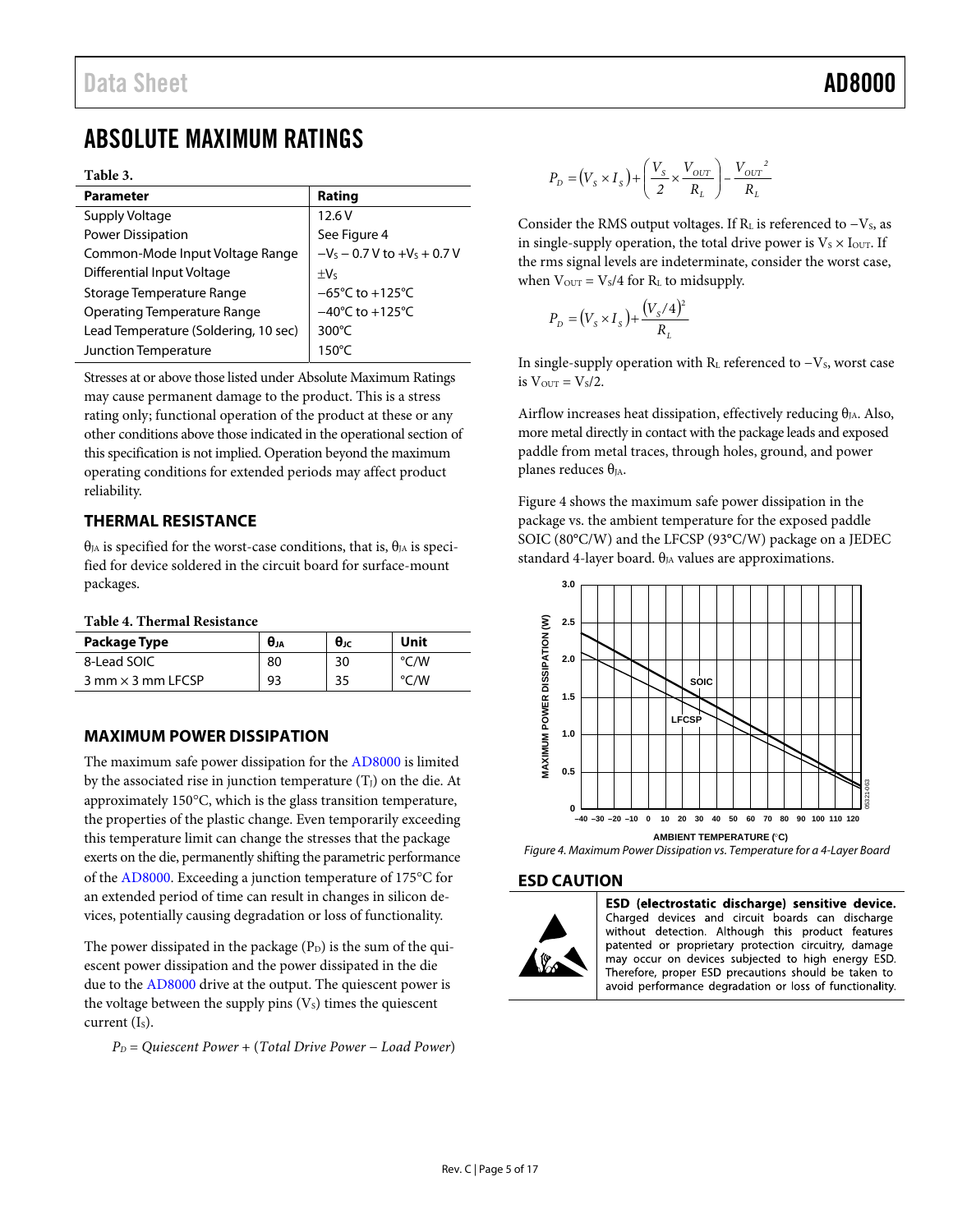## <span id="page-5-0"></span>TYPICAL PERFORMANCE CHARACTERISTICS



Figure 5. Small Signal Frequency Response vs. Various Gains



Figure 6. Small Signal Frequency Response vs. Various Gains



Figure 7. Large Signal Frequency Response vs. Various Gains



Figure 8. Small Signal Frequency Response vs. RF

<span id="page-5-1"></span>





Figure 10. Transimpedance and Phase vs. Frequency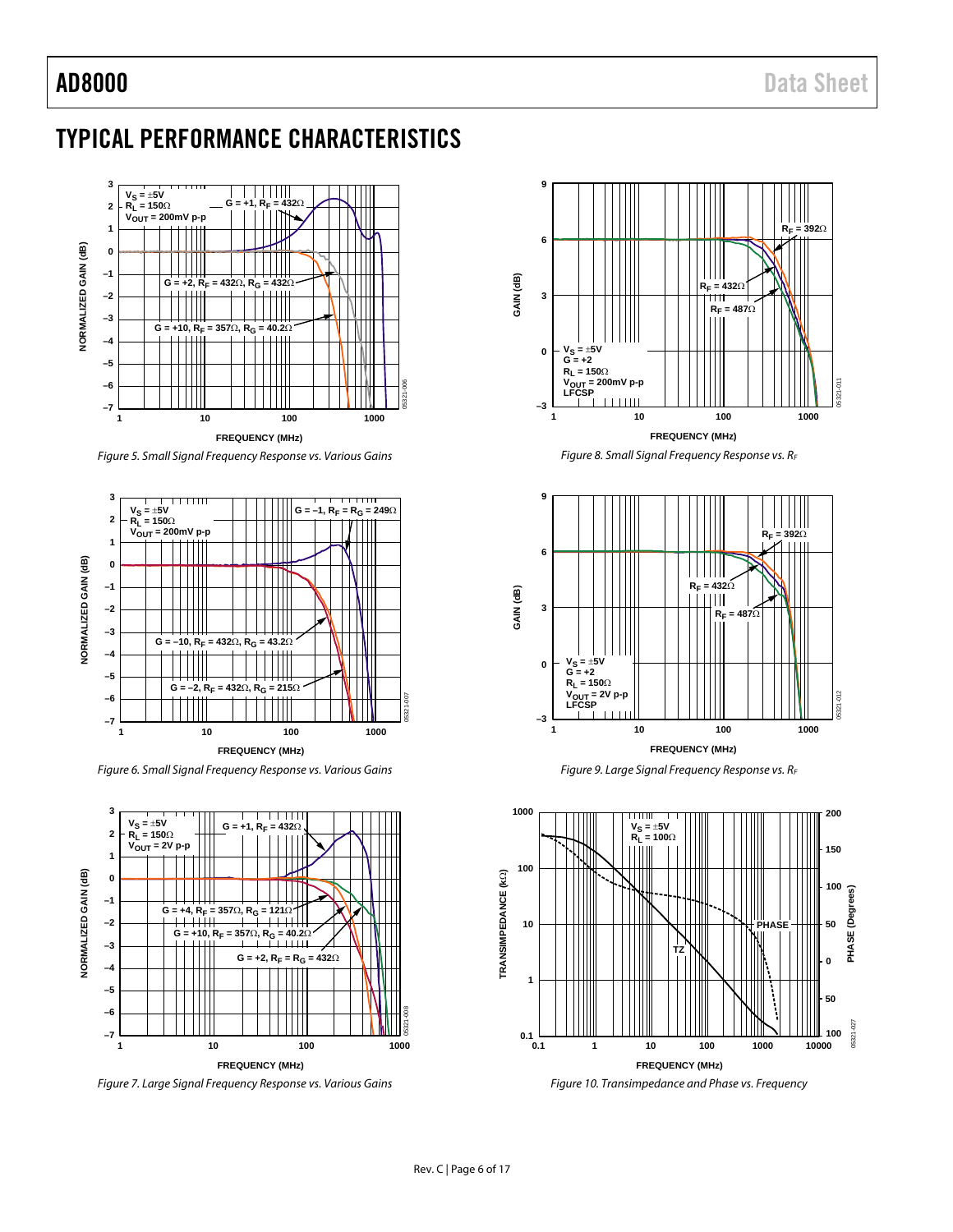

Figure 11. Small Signal Frequency Response vs. Supply Voltage



Figure 12. Small Signal Frequency Response vs. Supply Voltage





Figure 14. Small Signal Frequency Response vs. Temperature



Figure 15. Small Signal Frequency Response vs. Temperature



Figure 16. Large Signal Frequency Response vs. Temperature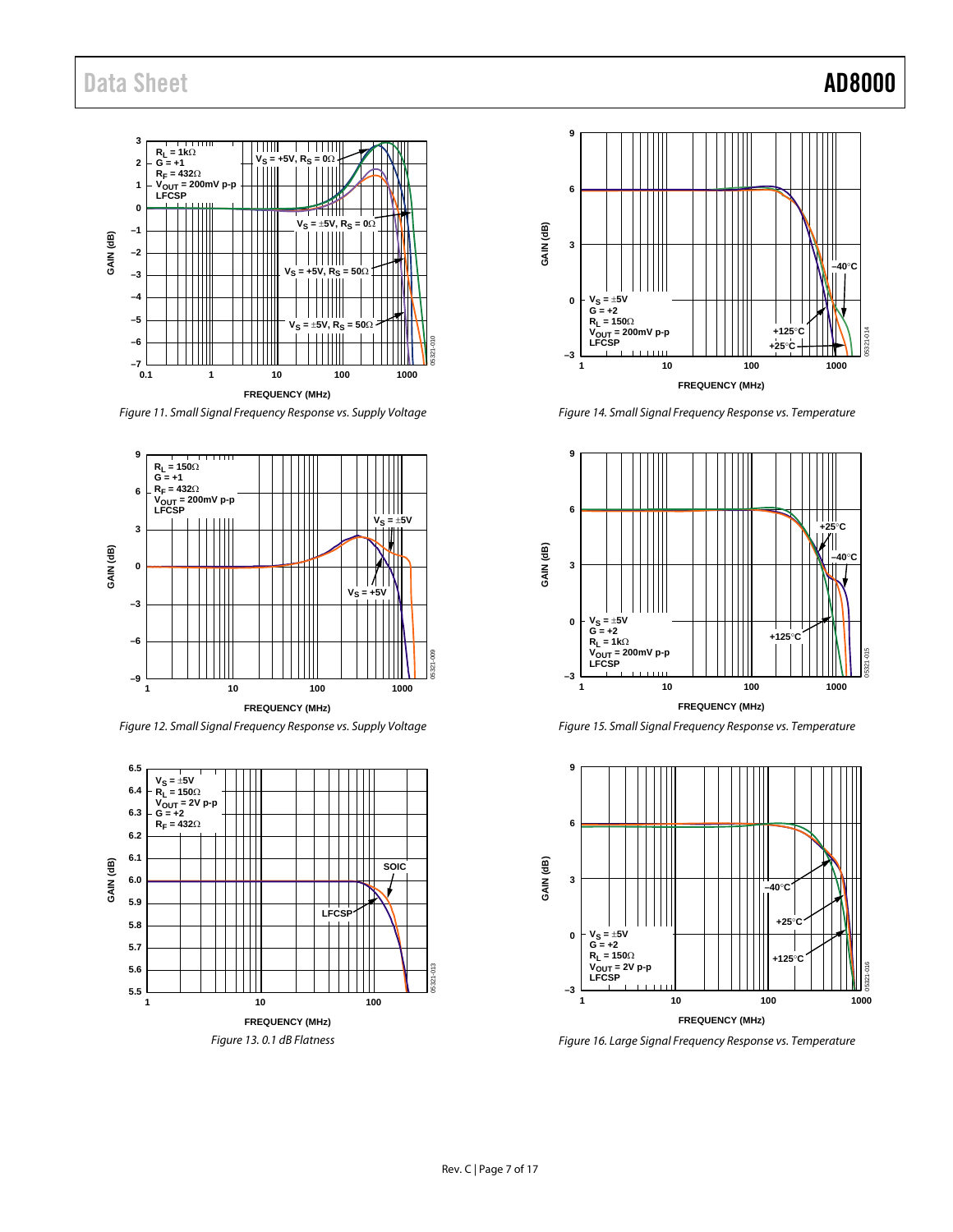

Figure 17. Large Signal Frequency Response vs. Various Outputs



Figure 18. Harmonic Distortion vs. Frequency



Figure 19. Harmonic Distortion vs. Frequency











<span id="page-7-0"></span>Figure 22. Harmonic Distortion vs. Frequency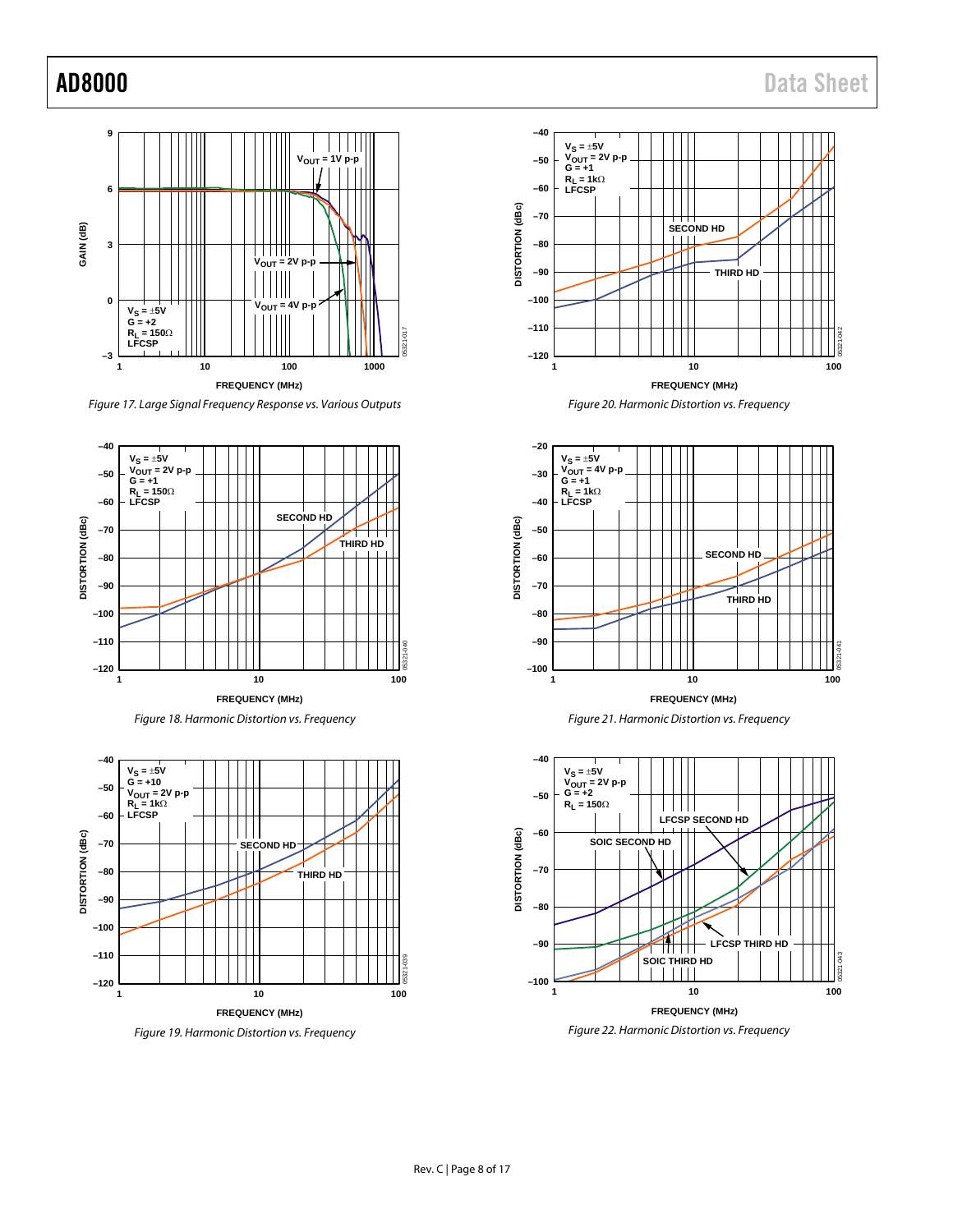## Data Sheet **AD8000**

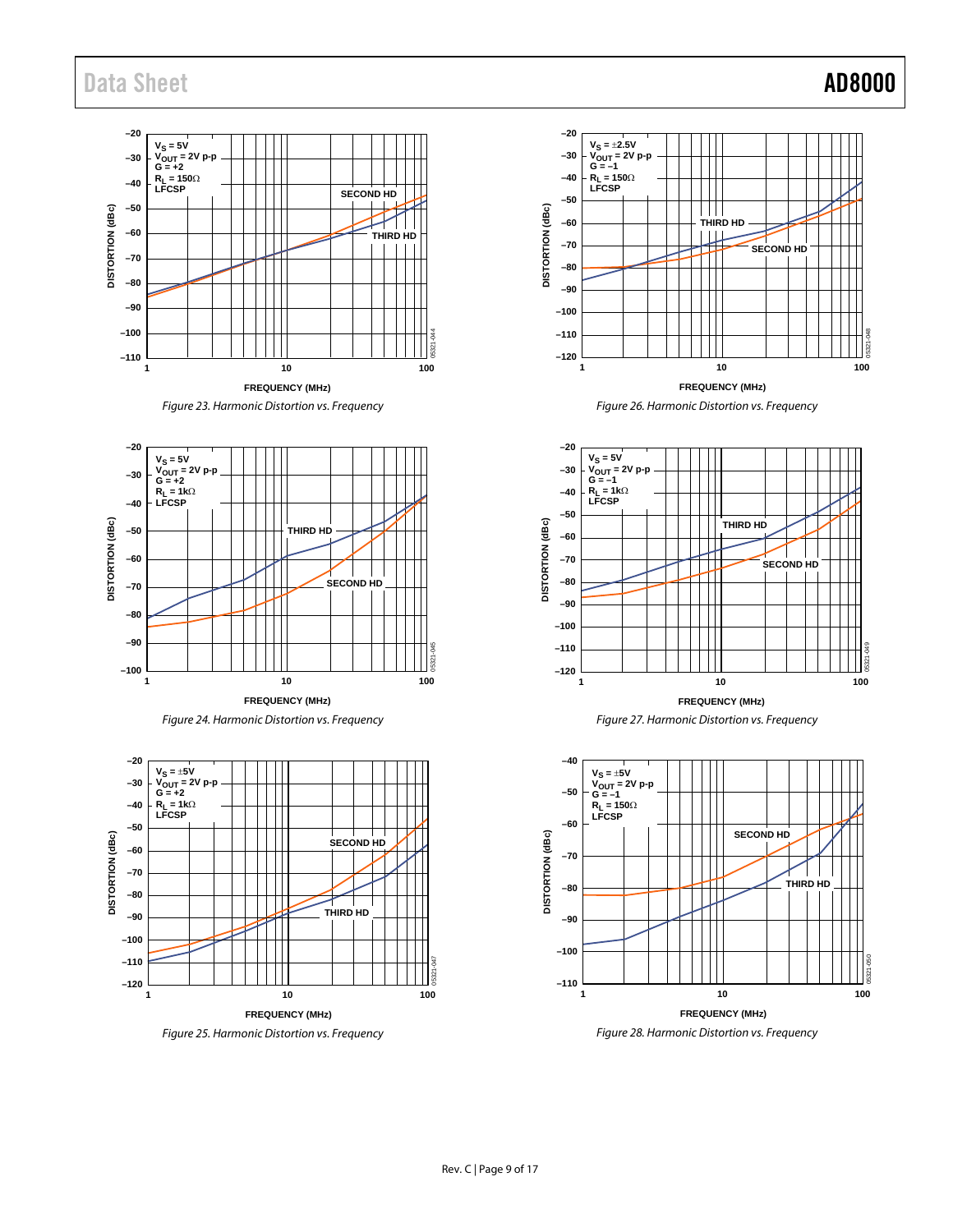05321-021

21 05321

05321-031

is?

05321-066

¥ **F321** 

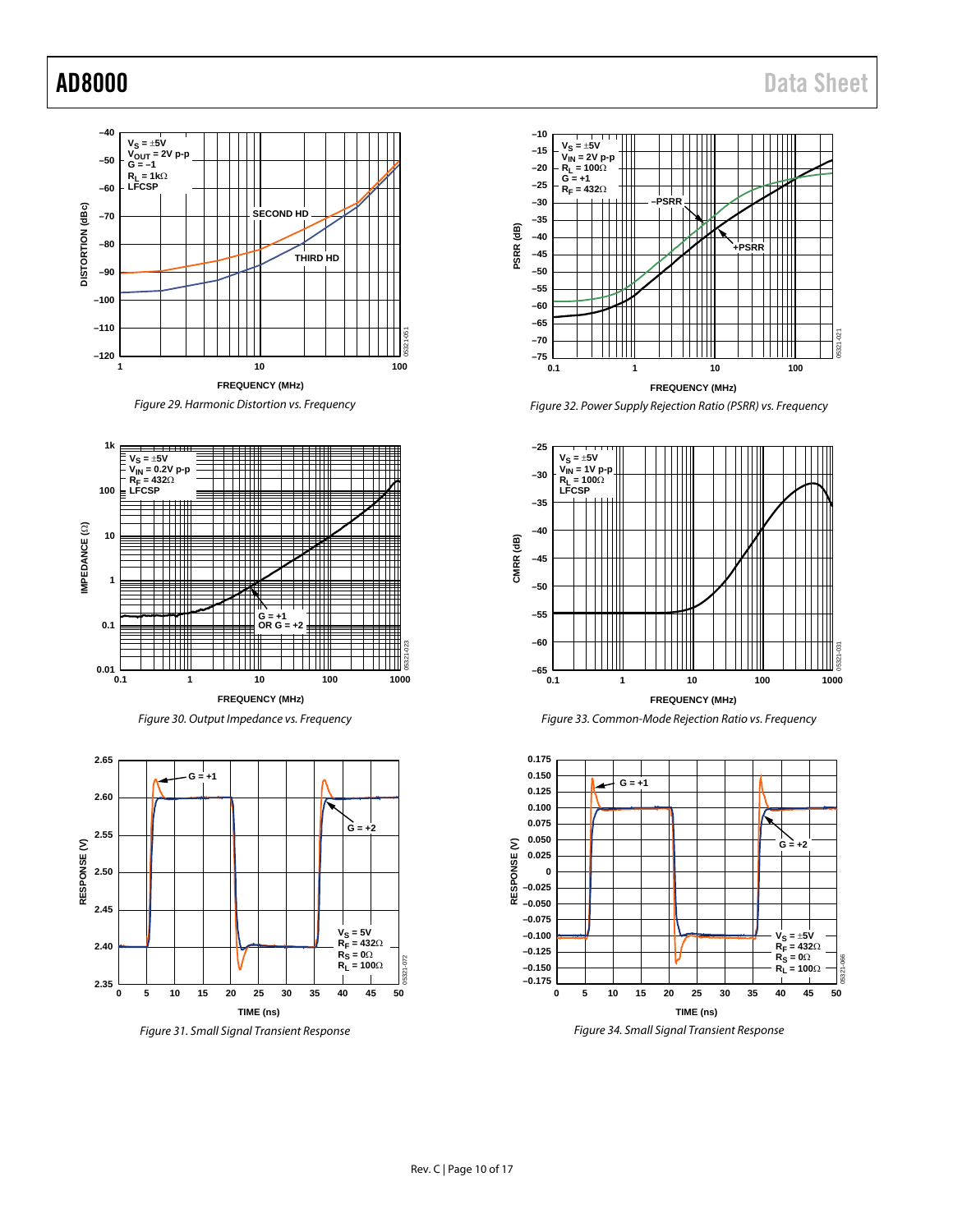## Data Sheet **AD8000**

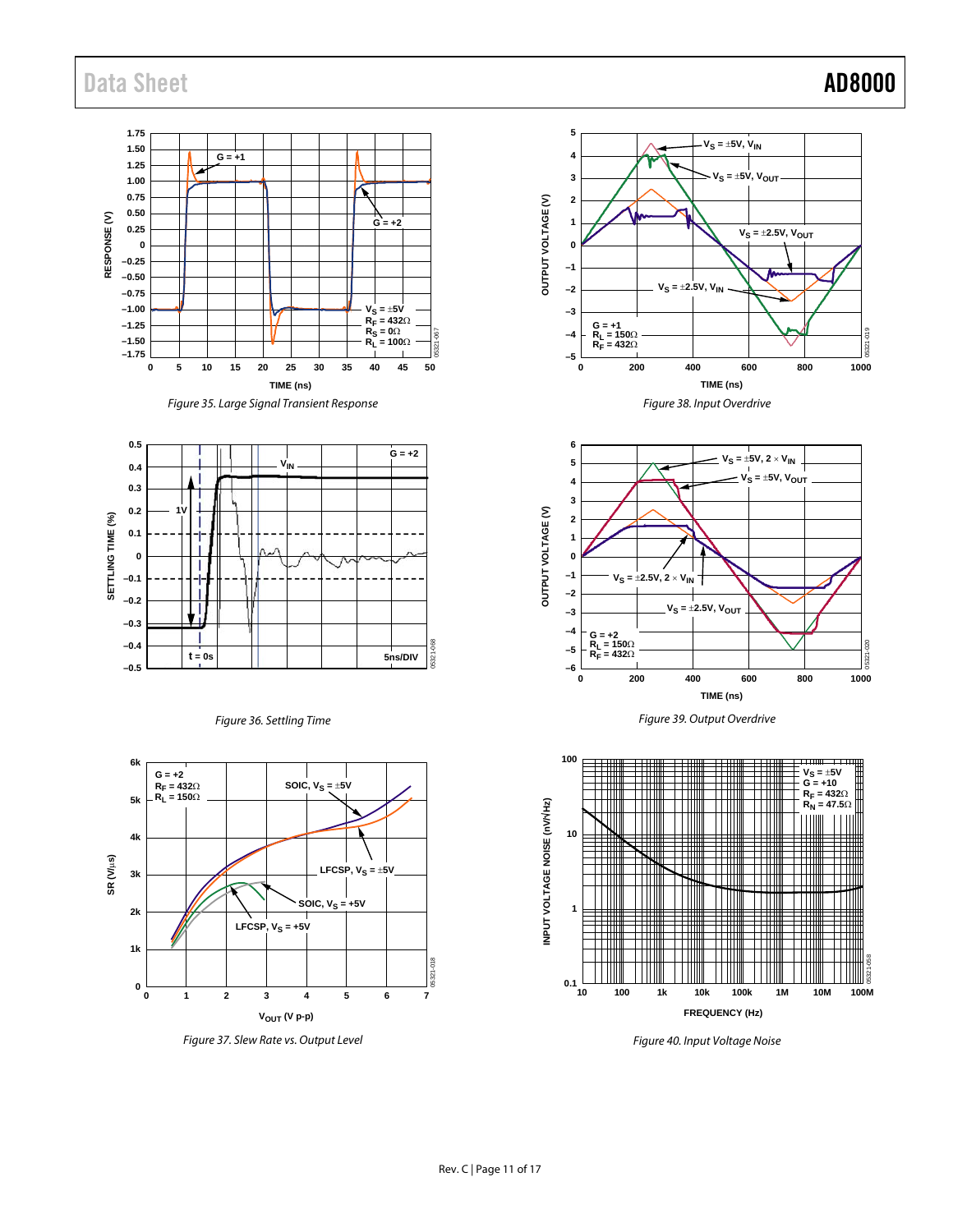

Figure 41. Input Current Noise



Figure 42. Input V<sub>os</sub> vs. Common-Mode Voltage



Figure 43. Input Bias Current vs. Output Voltage



Figure 44. Input Bias Current vs. Common-Mode Voltage



Figure 45. Output Voltage Standing Wave Ratio (S22)



Figure 46. Input Voltage Standing Wave Ratio (S11)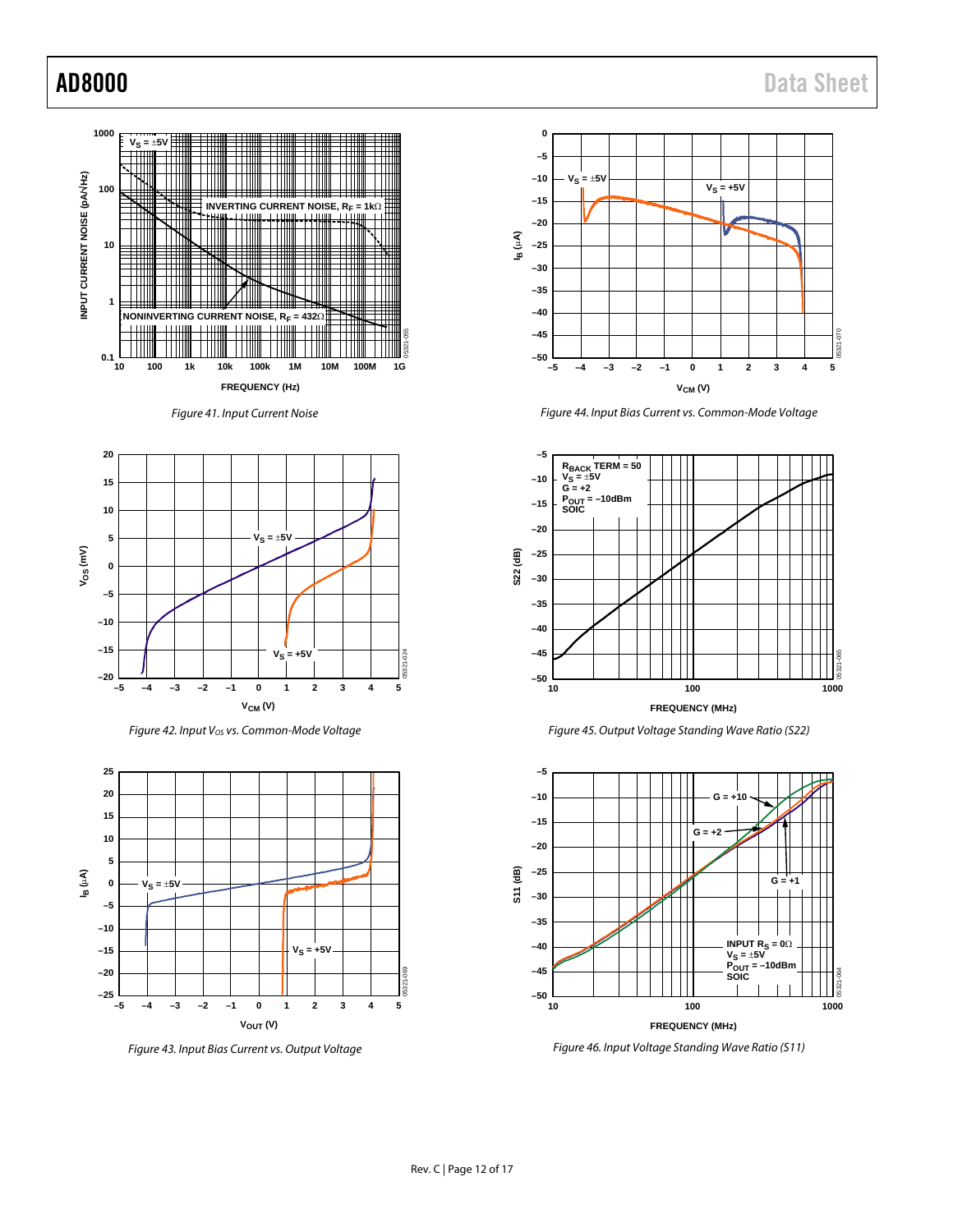## <span id="page-12-0"></span>TEST CIRCUITS







Figure 48. Positive PSRR



Figure 49. Negative PSRR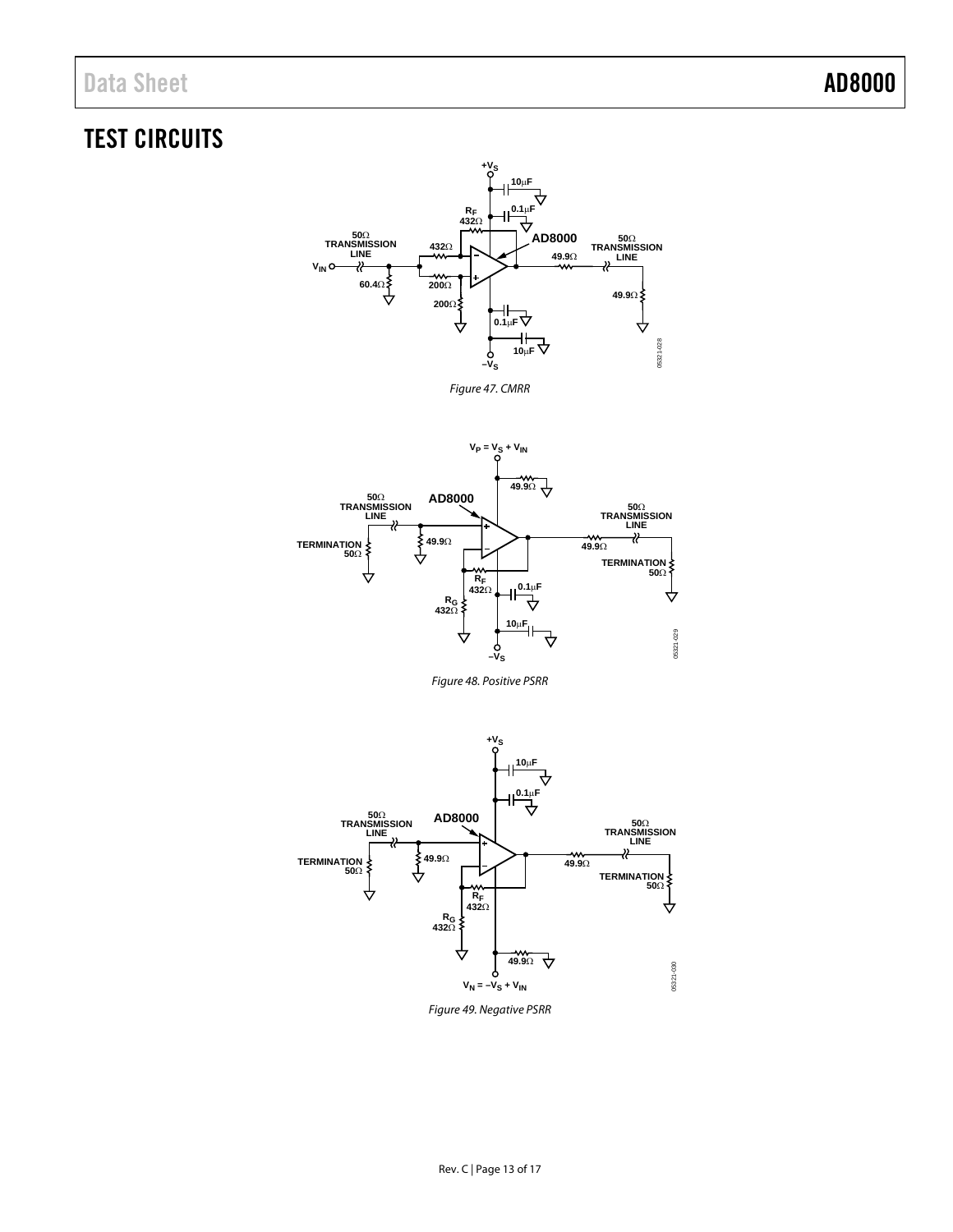## <span id="page-13-0"></span>APPLICATIONS INFORMATION

All current feedback amplifier operational amplifiers are affected by stray capacitance at the inverting input pin. As a practical consideration, the higher the stray capacitance on the inverting input to ground, the higher  $R<sub>F</sub>$  needs to be to minimize peaking and ringing.

## <span id="page-13-1"></span>**CIRCUIT CONFIGURATIONS**

[Figure 50 a](#page-13-3)n[d Figure 51](#page-13-4) show typical schematics for noninverting and inverting configurations. For current feedback amplifiers, the value of feedback resistance determines the stability and bandwidth of the amplifier. The optimum performance values are shown i[n Table 5 a](#page-13-5)nd should not be deviated from by more than ±10% to ensure stable operation[. Figure 8](#page-5-1) shows the influence varying RF has on bandwidth. In noninverting unity-gain configurations, it is recommended that an Rs of 50  $\Omega$  be used, as shown i[n Figure 50.](#page-13-3) 

[Table 5](#page-13-6) provides a quick reference for the circuit values, gain, and output voltage noise.



Figure 50. Noninverting Configuration



Figure 51. Inverting Configuration

## <span id="page-13-4"></span><span id="page-13-2"></span>**VIDEO LINE DRIVER**

The [AD8000 i](http://www.analog.com/AD8000?doc=AD8000.pdf)s designed to offer outstanding performance as a video line driver. The important specifications of differential gain (0.02%), differential phase (0.01°), and 650 MHz bandwidth at 2 V p-p meet the most exacting video demands[. Figure 52 s](#page-13-7)hows a typical noninverting video driver with a gain of +2.

<span id="page-13-7"></span>

<span id="page-13-6"></span><span id="page-13-5"></span><span id="page-13-3"></span>

| Gain | Component<br>Values $(\Omega)$ |         | -3 dB SS Bandwidth<br>-3 dB LS Bandwidth<br>(MHz)<br>(MHz) |             |              | <b>Slew Rate</b><br>(V/us) | <b>Output Noise</b><br>$(nV/\sqrt{Hz})$ | <b>Total Output Noise Including</b><br>Resistors (nV/ $\sqrt{Hz}$ ) |      |
|------|--------------------------------|---------|------------------------------------------------------------|-------------|--------------|----------------------------|-----------------------------------------|---------------------------------------------------------------------|------|
|      | $R_F$                          | $R_{G}$ | <b>LFCSP</b>                                               | <b>SOIC</b> | <b>LFCSP</b> | <b>SOIC</b>                |                                         |                                                                     |      |
|      | 432                            |         | 1380                                                       | 1580        | 550          | 600                        | 2200                                    | 10.9                                                                | 11.2 |
|      | 432                            | 432     | 600                                                        | 650         | 610          | 650                        | 3700                                    | 11.3                                                                | 11.9 |
|      | 357                            | 120     | 550                                                        | 550         | 350          | 350                        | 3800                                    | 10                                                                  | 12   |
| 10   | 357                            | 40      | 350                                                        | 365         | 370          | 370                        | 3200                                    | 18.4                                                                | 19.9 |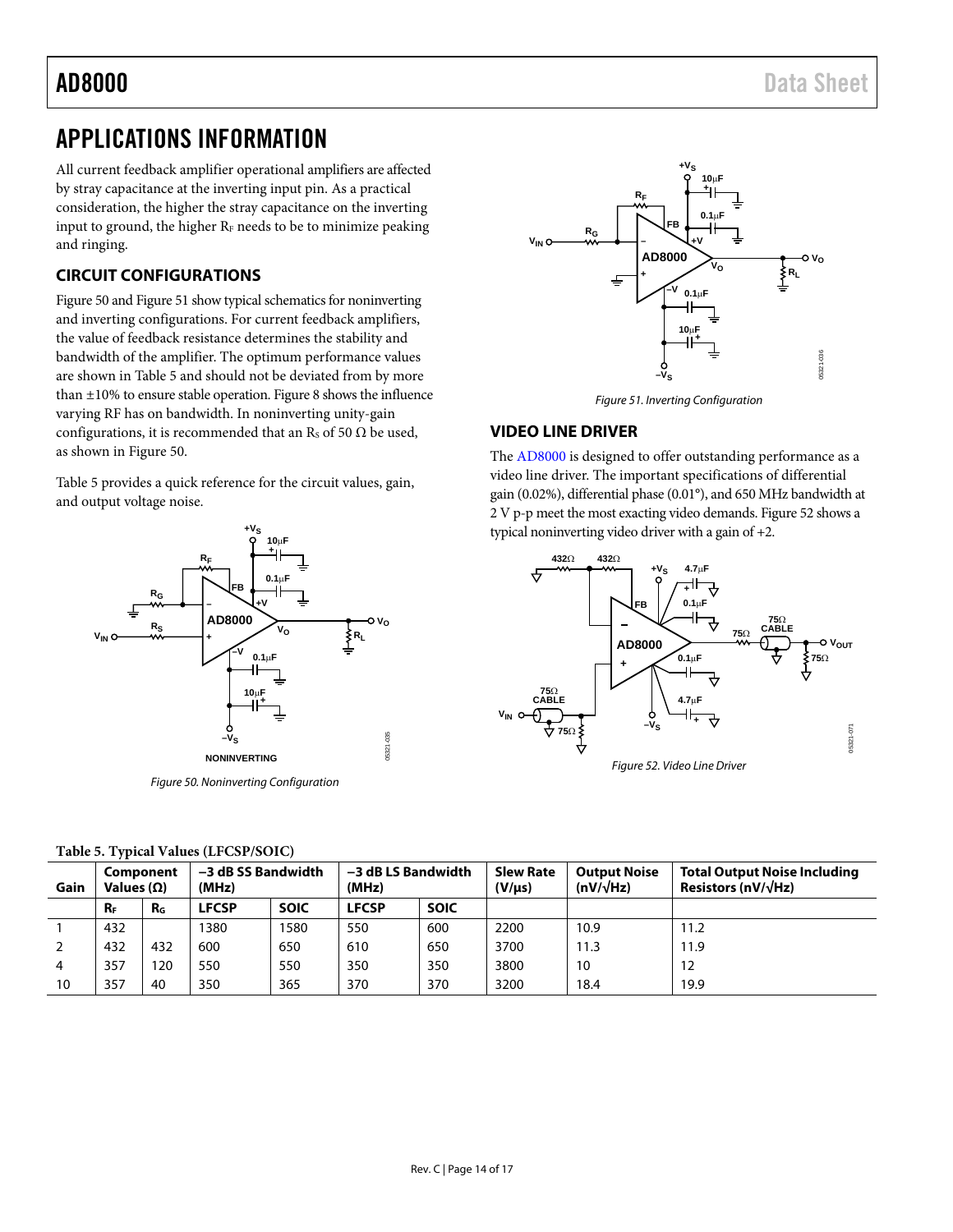## <span id="page-14-0"></span>**LOW DISTORTION PINOUT**

The [AD8000 L](http://www.analog.com/AD8000?doc=AD8000.pdf)FCSP features Analog Devices low distortion pinout. The new pinout lowers the second harmonic distortion and simplifies the circuit layout. The close proximity of the non-inverting input and the negative supply pin creates a source of second harmonic distortion. Physical separation of the noninverting input pin and the negative power supply pin reduces this distortion significantly, as seen i[n Figure 22.](#page-7-0) 

By providing an additional output pin, the feedback resistor can be connected directly across Pin 2 and Pin 3. This greatly simplifies the routing of the feedback resistor and allows a more compact circuit layout, which reduces its size and helps to minimize parasitics and increase stability.

The SOIC also features a dedicated feedback pin. The feedback pin is brought out on Pin 1, which is typically a no connect on standard SOIC pinouts.

Existing applications that use the standard SOIC pinout can take full advantage of the performance offered by th[e AD8000.](http://www.analog.com/AD8000?doc=AD8000.pdf) For drop-in replacements, ensure that Pin 1 is not connected to ground or to any other potential because this pin is connected internally to the output of the amplifier. For existing designs, Pin 6 can still be used for the feedback resistor.

## <span id="page-14-1"></span>**EXPOSED PADDLE**

The [AD8000 f](http://www.analog.com/AD8000?doc=AD8000.pdf)eatures an exposed paddle, which can lower the thermal resistance by 25% compared to a standard SOIC plastic package. The paddle can be soldered directly to the ground plane of the board[. Figure 53 s](#page-14-5)hows a typical pad geometry for the LFCSP, the same type of pad geometry can be applied to the SOIC package.

Thermal vias or heat pipes can also be incorporated into the design of the mounting pad for the exposed paddle. These additional vias improve the thermal transfer from the package to the PCB. Using a heavier weight copper on the surface to which the exposed paddle of the amplifier is soldered also reduces the overall thermal resistance seen by the [AD8000.](http://www.analog.com/AD8000?doc=AD8000.pdf) 



<span id="page-14-5"></span>Figure 53. LFCSP Exposed Paddle Layout

## <span id="page-14-2"></span>**PRINTED CIRCUIT BOARD LAYOUT**

Laying out the printed circuit board (PCB) is usually the last step in the design process and often proves to be one of the most critical. A brilliant design can be rendered useless because of a poor or sloppy layout. Because the [AD8000](http://www.analog.com/AD8000?doc=AD8000.pdf) can operate into the  $R_F$  frequency spectrum, high frequency board layout considerations must be taken into account. The PCB layout, signal routing, power supply bypassing, and grounding all must be addressed to ensure optimal performance.

## <span id="page-14-3"></span>**SIGNAL ROUTING**

Th[e AD8000](http://www.analog.com/AD8000?doc=AD8000.pdf) LFCSP features the new low distortion pinout with a dedicated feedback pin and allows a compact layout. The dedicated feedback pin reduces the distance from the output to the inverting input, which greatly simplifies the routing of the feedback network.

To minimize parasitic inductances, use ground planes under high frequency signal traces. However, remove the ground plane from under the input and output pins to minimize the formation of parasitic capacitors, which degrades phase margin. Run signals that are susceptible to noise pickup on the internal layers of the PCB, which can provide maximum shielding.

## <span id="page-14-4"></span>**POWER SUPPLY BYPASSING**

Power supply bypassing is a critical aspect of the PCB design process. For best performance, th[e AD8000](http://www.analog.com/AD8000?doc=AD8000.pdf) power supply pins need to be properly bypassed.

A parallel connection of capacitors from each of the power supply pins to ground works best. Paralleling different values and sizes of capacitors helps to ensure that the power supply pins see a low ac impedance across a wide band of frequencies. This is important for minimizing the coupling of noise into the amplifier. Starting directly at the power supply pins, place the smallest value and sized component on the same side of the board as the amplifier, and as close as possible to the amplifier, and connected to the ground plane. Repeat this process for the next larger value capacitor. It is recommended for th[e AD8000 t](http://www.analog.com/AD8000?doc=AD8000.pdf)hat a 0.1 μF ceramic 0508 case be used. The 0508 offers low series inductance and excellent high frequency performance. The 0.1 μF case provides low impedance at high frequencies. Place a 10 μF electrolytic capacitor in parallel with the 0.1 μF. The 10 μF capacitor provides low ac impedance at low frequencies. Smaller values of electrolytic capacitors can be used, depending on the circuit requirements. Additional smaller value capacitors help to provide a low impedance path for unwanted noise out to higher frequencies but are not always necessary.

Placement of the capacitor returns (grounds), where the capacitors enter into the ground plane, is also important. Returning the capacitors grounds close to the amplifier load is critical for distortion performance. Keeping the capacitors distance short, but equal from the load, is optimal for performance.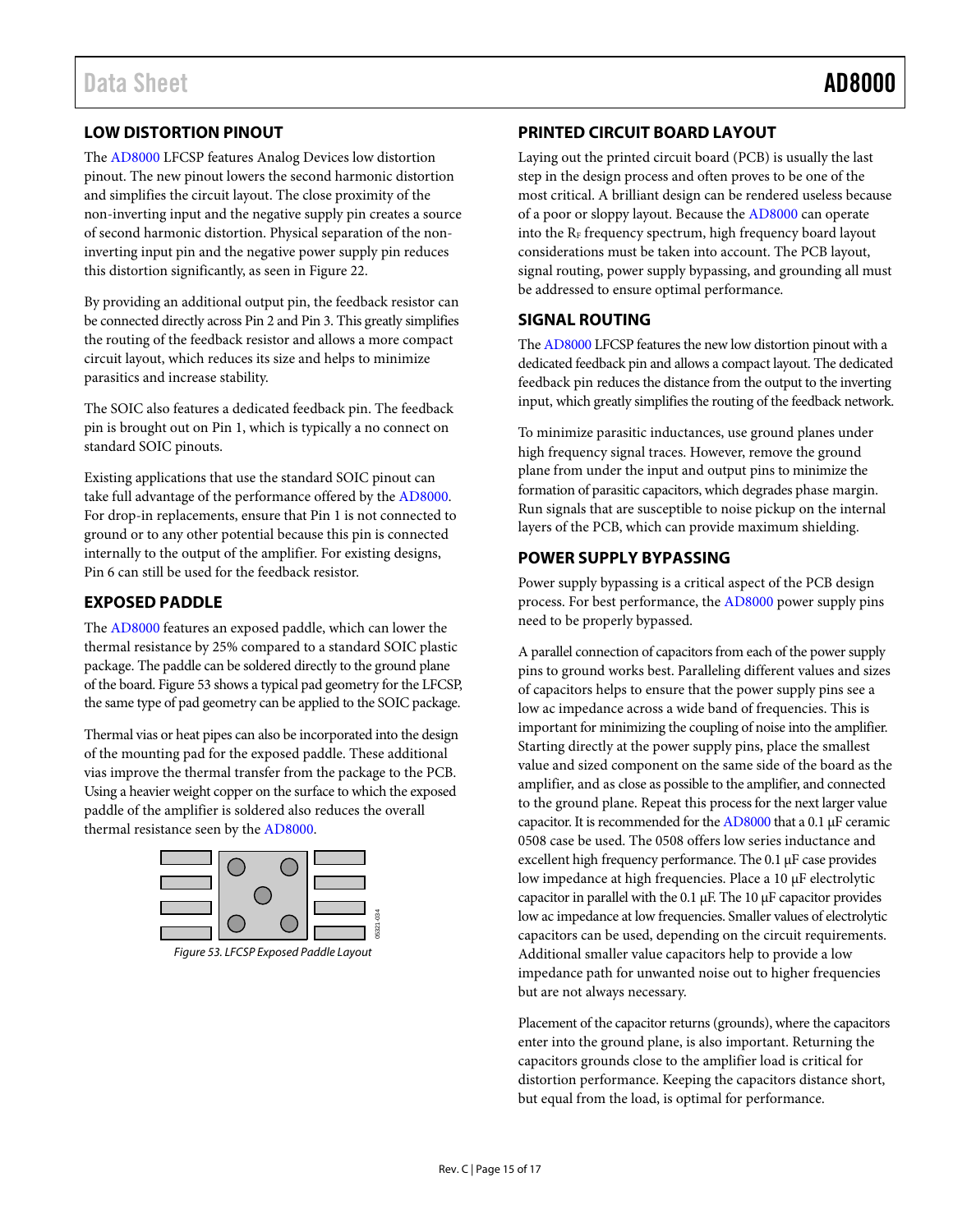In some cases, bypassing between the two supplies can help to improve PSRR and to maintain distortion performance in crowded or difficult layouts. This is as another option to improve performance.

Minimizing the trace length and widening the trace from the capacitors to the amplifier reduce the trace inductance. A series inductance with the parallel capacitance can form a tank circuit, which can introduce high frequency ringing at the output. This additional inductance can also contribute to increased distortion due to high frequency compression at the output. Minimize the use of vias in the direct path to the amplifier power supply pins because vias can introduce parasitic inductance, which can lead to instability. When required, use multiple large diameter vias because this lowers the equivalent parasitic inductance.

## <span id="page-15-0"></span>**GROUNDING**

The use of ground and power planes is encouraged as a method of proving low impedance returns for power supply and signal currents. Ground and power planes can also help to reduce stray trace inductance and to provide a low thermal path for the amplifier. Do not use ground and power planes under any of the pins of the [AD8000.](http://www.analog.com/AD8000?doc=AD8000.pdf) The mounting pads and the ground or power planes can form a parasitic capacitance at the amplifiers input. Stray capacitance on the inverting input and the feedback resistor form a pole, which degrades the phase margin, leading to instability. Excessive stray capacitance on the output also forms a pole, which degrades phase margin.